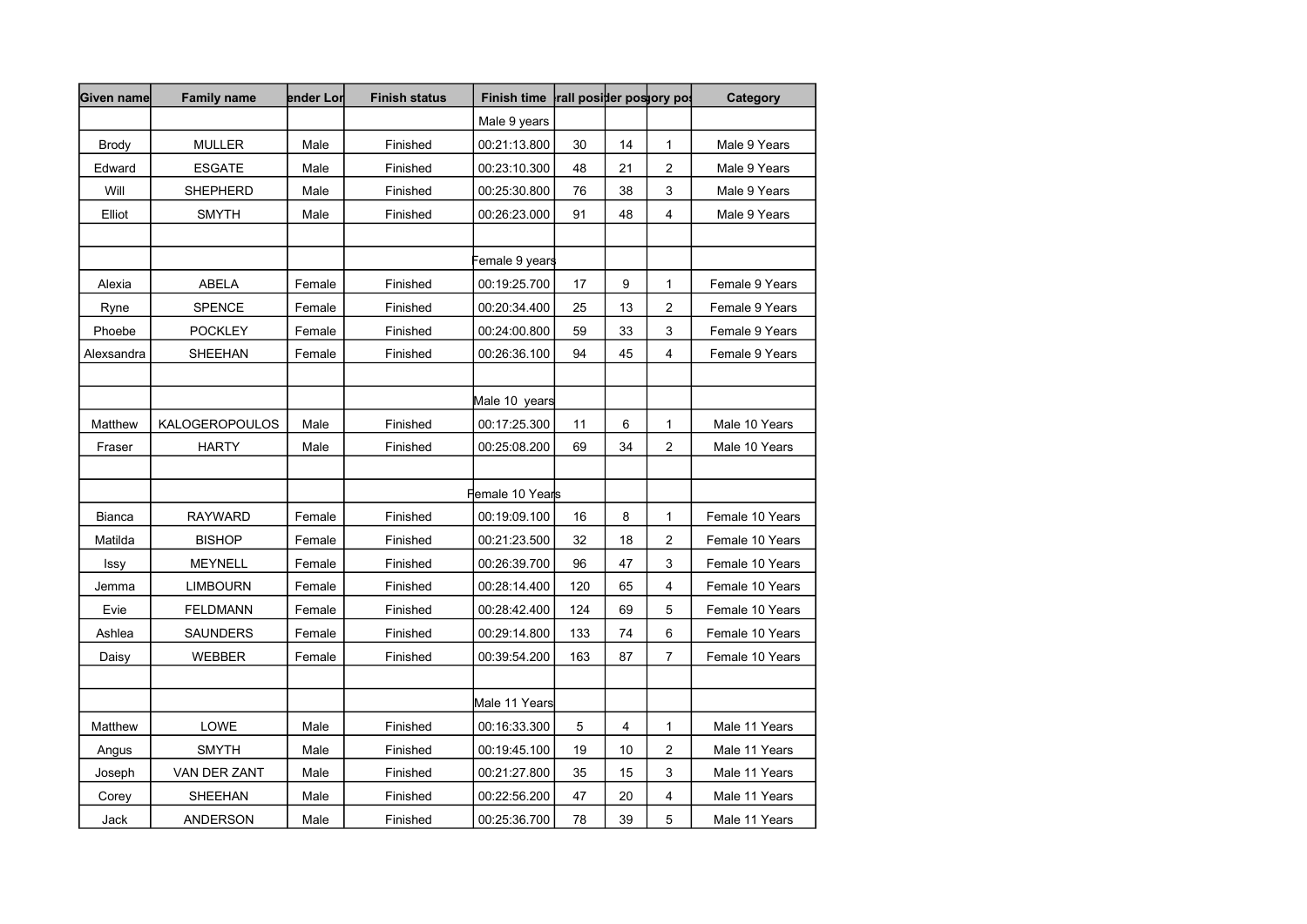| Ethan | PIGOTT | Male | Finished        | 00:29:48.200 | 137 | 62 | <sup>1</sup> Years<br>Male  |
|-------|--------|------|-----------------|--------------|-----|----|-----------------------------|
| Oscar | SPICER | Male | Not Yet started |              |     |    | <sup>14</sup> Years<br>Male |

|           |                   |        |                     | Fremale 11 years |    |                |   |                 |
|-----------|-------------------|--------|---------------------|------------------|----|----------------|---|-----------------|
| Jasmine   | <b>RAYWARD</b>    | Female | Finished            | 00:17:27.500     | 12 | 6              | 1 | Female 11 Years |
| Lucy      | <b>TAYLOR</b>     | Female | Finished            | 00:21:11.500     | 28 | 15             | 2 | Female 11 Years |
| Abbie     | YOURELL           | Female | Finished            | 00:21:18.900     | 31 | 17             | 3 | Female 11 Years |
| Gabrielle | <b>FLOOD</b>      | Female | Finished            | 00:21:23.600     | 34 | 20             | 4 | Female 11 Years |
| Wyana     | PIETRAMALE SEWELL | Female | Finished            | 00:25:22.500     | 75 | 38             | 5 | Female 11 Years |
| Milli     | <b>GORNIK</b>     | Female | Finished            | 00:26:41.300     | 97 | 48             | 6 | Female 11 Years |
|           |                   |        |                     |                  |    |                |   |                 |
|           |                   |        |                     | Male 12 years    |    |                |   |                 |
| Maalik    | <b>MOSTON</b>     | Male   | Finished            | 00:18:16.900     | 14 | $\overline{7}$ | 1 | Male 12 Years   |
| Massimo   | <b>ABELA</b>      | Male   | Finished            | 00:19:07.100     | 15 | 8              | 2 | Male 12 Years   |
| Hamish    | <b>HARTY</b>      | Male   | Finished            | 00:20:33.600     | 24 | 12             | 3 | Male 12 Years   |
| Jed       | <b>FELDMANN</b>   | Male   | Finished            | 00:24:55.100     | 65 | 31             | 4 | Male 12 Years   |
|           |                   |        |                     |                  |    |                |   |                 |
|           |                   |        |                     | Flemale 12 Years |    |                |   |                 |
| Charlotte | OTLEY-DOE         | Female | Finished            | 00:17:23.900     | 10 | 5              | 1 | Female 12 Years |
| Charlotte | <b>SHEPHERD</b>   | Female | Finished            | 00:18:05.300     | 13 | 7              | 2 | Female 12 Years |
| Yma       | <b>SMITH</b>      | Female | Finished            | 00:21:23.600     | 33 | 19             | 3 | Female 12 Years |
| Raquel    | <b>VAN MERWYK</b> | Female | Pre-race withdrawal |                  |    |                |   | Female 12 Years |

|             |                  |      |          | Male $13 +$  |    |    |   |                |
|-------------|------------------|------|----------|--------------|----|----|---|----------------|
| <b>Nick</b> | <b>BULLOCH</b>   | Male | Finished | 00:14:14.000 |    |    |   | Male 13+ Years |
| Nathan      | <b>MACKENZIE</b> | Male | Finished | 00:14:36.000 | 2  | 2  | 2 | Male 13+ Years |
| Sheldon     | <b>SMITH</b>     | Male | Finished | 00:15:10.400 | 3  | 3  | 3 | Male 13+ Years |
| Kent        | <b>WOOD</b>      | Male | Finished | 00:16:58.100 |    | 5  | 4 | Male 13+ Years |
| Rory        | <b>FENELON</b>   | Male | Finished | 00:19:31.900 | 18 | 9  | 5 | Male 13+ Years |
| Jason       | <b>SPROTT</b>    | Male | Finished | 00:20:02.600 | 20 | 11 | 6 | Male 13+ Years |
| Johannes    | LUTZ             | Male | Finished | 00:20:46.700 | 27 | 13 | 7 | Male 13+ Years |
| Kelvin      | <b>CHEER</b>     | Male | Finished | 00:21:49.600 | 37 | 16 | 8 | Male 13+ Years |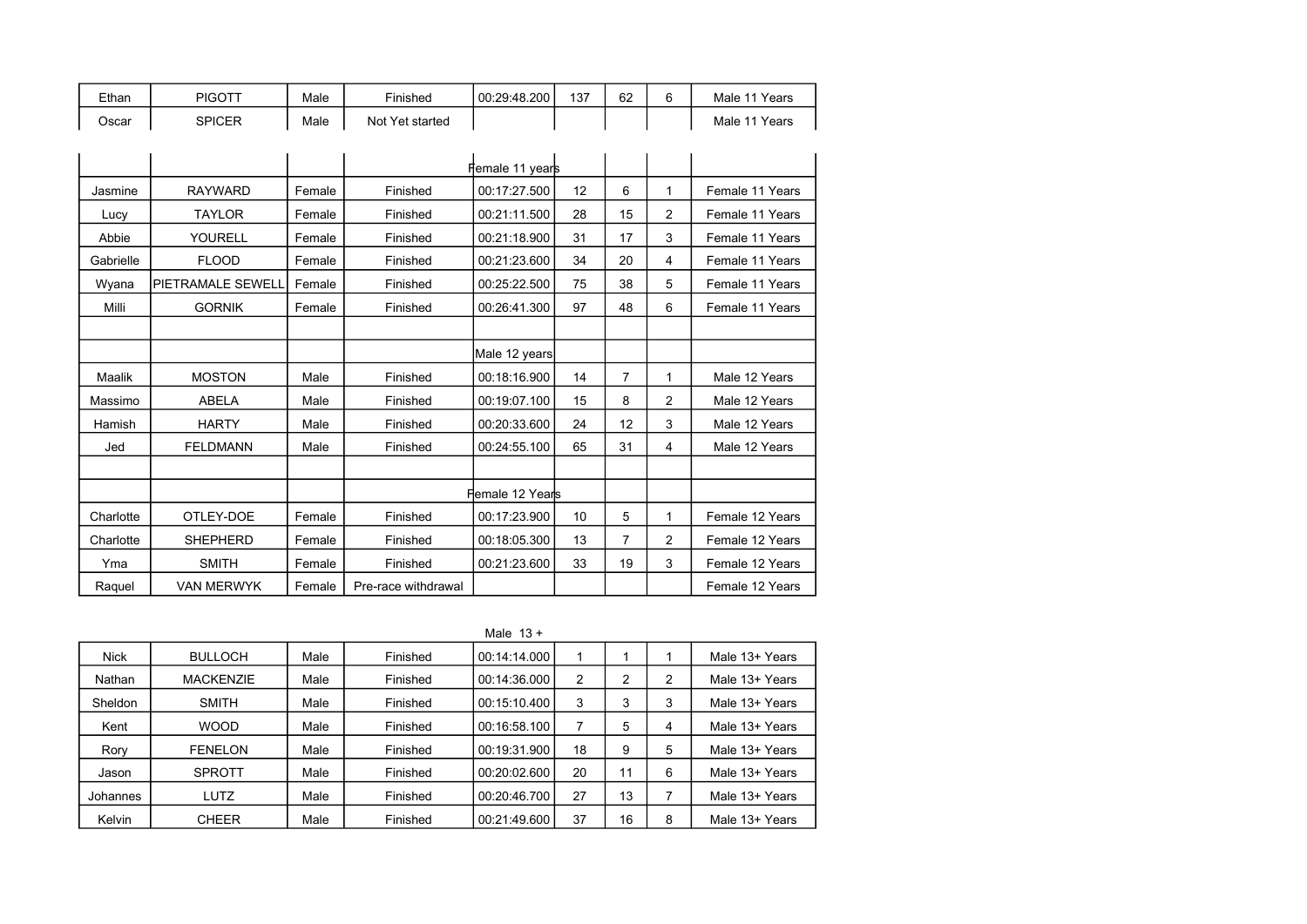| Jon      | <b>CHOMLEY</b>    | Male | Finished | 00:21:51.300 | 38  | 17 | 9  | Male 13+ Years |
|----------|-------------------|------|----------|--------------|-----|----|----|----------------|
| Tim      | <b>GUAZZO</b>     | Male | Finished | 00:22:13.800 | 40  | 18 | 10 | Male 13+ Years |
| Sean     | RADBURN           | Male | Finished | 00:22:42.300 | 43  | 19 | 11 | Male 13+ Years |
| Damian   | <b>CURRAN</b>     | Male | Finished | 00:23:15.900 | 49  | 22 | 12 | Male 13+ Years |
| Dane     | <b>CRAWFORD</b>   | Male | Finished | 00:23:42.500 | 53  | 23 | 13 | Male 13+ Years |
| Joshua   | <b>BOOYENS</b>    | Male | Finished | 00:23:43.900 | 55  | 24 | 14 | Male 13+ Years |
| Stephano | <b>HEDGE</b>      | Male | Finished | 00:23:45.400 | 56  | 25 | 15 | Male 13+ Years |
| Mick     | <b>MOULE</b>      | Male | Finished | 00:23:51.300 | 57  | 26 | 16 | Male 13+ Years |
| Mick     | DONNELLY          | Male | Finished | 00:24:12.800 | 61  | 27 | 17 | Male 13+ Years |
| John     | LEATHLEY          | Male | Finished | 00:24:46.800 | 62  | 28 | 18 | Male 13+ Years |
| Danny    | <b>AVIS</b>       | Male | Finished | 00:24:50.700 | 63  | 29 | 19 | Male 13+ Years |
| Paul     | ZAJA              | Male | Finished | 00:24:52.000 | 64  | 30 | 20 | Male 13+ Years |
| David    | <b>GRANT</b>      | Male | Finished | 00:24:59.000 | 66  | 32 | 21 | Male 13+ Years |
| Luke     | CARTER            | Male | Finished | 00:25:05.600 | 68  | 33 | 22 | Male 13+ Years |
| John     | SHEA              | Male | Finished | 00:25:10.500 | 71  | 35 | 23 | Male 13+ Years |
| Craig    | PETRUSZKA         | Male | Finished | 00:25:14.700 | 72  | 36 | 24 | Male 13+ Years |
| Matt     | <b>HUNTINGTON</b> | Male | Finished | 00:25:18.600 | 74  | 37 | 25 | Male 13+ Years |
| Jamie    | <b>HUTCHISON</b>  | Male | Finished | 00:25:52.200 | 79  | 40 | 26 | Male 13+ Years |
| Scott    | WEITEMEYER        | Male | Finished | 00:26:12.700 | 84  | 41 | 27 | Male 13+ Years |
| Karl     | <b>INNES</b>      | Male | Finished | 00:26:12.800 | 85  | 42 | 28 | Male 13+ Years |
| Aksel    | <b>NICHOLS</b>    | Male | Finished | 00:26:14.700 | 86  | 43 | 29 | Male 13+ Years |
| Tom      | <b>THORPE</b>     | Male | Finished | 00:26:16.400 | 87  | 44 | 30 | Male 13+ Years |
| Michael  | THORPE            | Male | Finished | 00:26:16.500 | 88  | 45 | 31 | Male 13+ Years |
| Allan    | <b>HUTCHERSON</b> | Male | Finished | 00:26:20.500 | 89  | 46 | 32 | Male 13+ Years |
| Benjamin | LALLY             | Male | Finished | 00:26:22.900 | 90  | 47 | 33 | Male 13+ Years |
| John     | <b>MACAULEY</b>   | Male | Finished | 00:26:25.200 | 92  | 49 | 34 | Male 13+ Years |
| Matt     | <b>MAYNELL</b>    | Male | Finished | 00:26:43.300 | 98  | 50 | 35 | Male 13+ Years |
| George   | WEITEMEYER        | Male | Finished | 00:26:48.200 | 100 | 51 | 36 | Male 13+ Years |
| Gregory  | <b>WOOD</b>       | Male | Finished | 00:26:50.200 | 101 | 52 | 37 | Male 13+ Years |
| Taylor   | <b>CRAIG</b>      | Male | Finished | 00:27:00.500 | 106 | 53 | 38 | Male 13+ Years |
| Neil     | <b>HANNAH</b>     | Male | Finished | 00:27:10.100 | 107 | 54 | 39 | Male 13+ Years |
| Denis    | <b>SULLIVAN</b>   | Male | Finished | 00:27:47.000 | 113 | 55 | 40 | Male 13+ Years |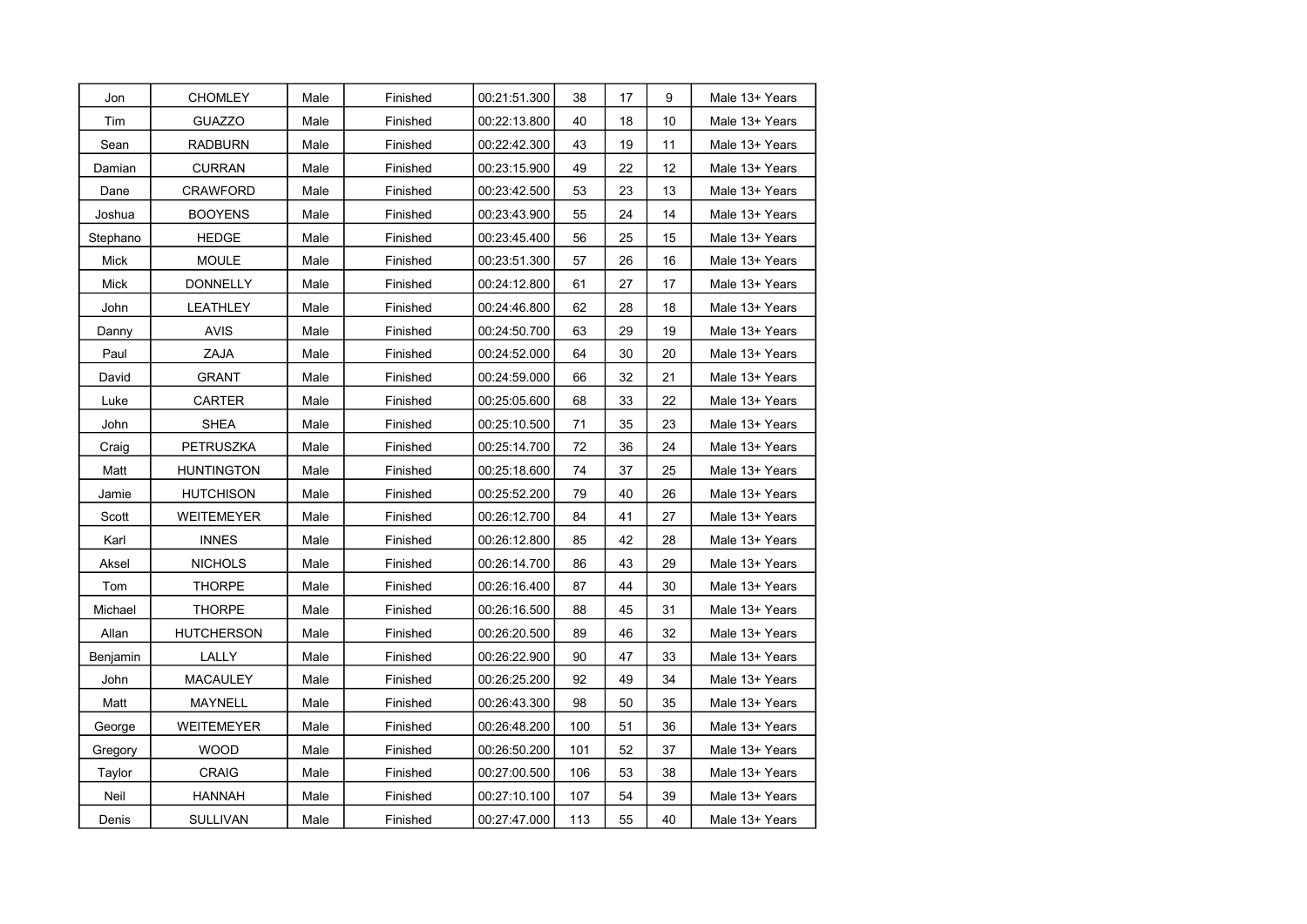| John         | <b>HARKNESS</b>    | Male   | Finished            | 00:28:42.600               | 125 | 56             | 41         | Male 13+ Years   |
|--------------|--------------------|--------|---------------------|----------------------------|-----|----------------|------------|------------------|
| Chris        | LAW-SMITH          | Male   | Finished            | 00:28:56.800               | 126 | 57             | 42         | Male 13+ Years   |
| Mark         | <b>BREHENY</b>     | Male   | Finished            | 00:29:04.300               | 129 | 58             | 43         | Male 13+ Years   |
| Peter        | <b>OCONNOR</b>     | Male   | Finished            | 00:29:12.400               | 132 | 59             | 44         | Male 13+ Years   |
| Matthew      | <b>SIMMONS</b>     | Male   | Finished            | 00:29:31.200               | 135 | 60             | 45         | Male 13+ Years   |
| Dave         | SCHAEFER           | Male   | Finished            | 00:29:37.100               | 136 | 61             | 46         | Male 13+ Years   |
| David        | <b>GRAUS</b>       | Male   | Finished            | 00:30:00.200               | 139 | 63             | 47         | Male 13+ Years   |
| David        | <b>BLOMBERG</b>    | Male   | Finished            | 00:30:01.400               | 140 | 64             | 48         | Male 13+ Years   |
| Luke         | <b>BOUNDY</b>      | Male   | Finished            | 00:30:06.900               | 141 | 65             | 49         | Male 13+ Years   |
| Michael      | <b>SAUNDERS</b>    | Male   | Finished            | 00:30:14.100               | 143 | 66             | 50         | Male 13+ Years   |
| Alastair     | <b>TAYLOR</b>      | Male   | Finished            | 00:30:25.700               | 145 | 67             | 51         | Male 13+ Years   |
| Jamie        | <b>BORDER</b>      | Male   | Finished            | 00:30:44.700               | 146 | 68             | 52         | Male 13+ Years   |
| Richard      | <b>HODGSON</b>     | Male   | Finished            | 00:30:47.300               | 147 | 69             | 53         | Male 13+ Years   |
| <b>Brett</b> | <b>SPICER</b>      | Male   | Finished            | 00:30:59.000               | 149 | 70             | 54         | Male 13+ Years   |
| Benjamin     | <b>BRAMWELL</b>    | Male   | Finished            | 00:32:01.800               | 152 | 71             | 55         | Male 13+ Years   |
| John         | <b>GRIFFITHS</b>   | Male   | Finished            | 00:32:02.000               | 153 | 72             | 56         | Male 13+ Years   |
| Christopher  | PRICE              | Male   | Finished            | 00:33:51.800               | 156 | 73             | 57         | Male 13+ Years   |
| Matt         | WEBBER             | Male   | Finished            | 00:33:54.200               | 157 | 74             | 58         | Male 13+ Years   |
| John         | <b>GREAVES</b>     | Male   | Finished            | 00:35:12.100               | 160 | 75             | 59         | Male 13+ Years   |
| Timothy      | <b>LACHLAN</b>     | Male   | Finished            | 00:38:15.300               | 162 | 76             | 60         | Male 13+ Years   |
| Richard      | <b>COATALEN</b>    | Male   | Pre-race withdrawal |                            |     |                |            | Male 13+ Years   |
| lan          | <b>DARLING</b>     | Male   | Pre-race withdrawal |                            |     |                |            | Male 13+ Years   |
| Stephen      | <b>FERGUSON</b>    | Male   | Pre-race withdrawal |                            |     |                |            | Male 13+ Years   |
| <b>Brad</b>  | KANE               | Male   | Pre-race withdrawal |                            |     |                |            | Male 13+ Years   |
|              |                    |        |                     |                            |     |                |            |                  |
|              |                    |        |                     | Female $13 + \text{years}$ |     |                |            |                  |
| Madeline     | <b>EWING</b>       | Female | Finished            | 00:16:32.200               | 4   | 1              | 1          | Female 13+ Years |
| Zarni        | <b>CLOUT</b>       | Female | Finished            | 00:16:41.700               | 6   | $\overline{c}$ | 2          | Female 13+ Years |
| Abbey        | <b>BAILEY</b>      | Female | Finished            | 00:17:07.900               | 8   | 3              | 3          | Female 13+ Years |
| Margaret     | <b>MCCONNACHIE</b> | Female | Finished            | 00:17:09.200               | 9   | 4              | 4          | Female 13+ Years |
| Eve          | <b>PROSSER</b>     | Female | Finished            | 00:20:04.500               | 21  | 10             | $\sqrt{5}$ | Female 13+ Years |
| Charlee      | <b>MITCHELL</b>    | Female | Finished            | 00:20:04.600               | 22  | 11             | 6          | Female 13+ Years |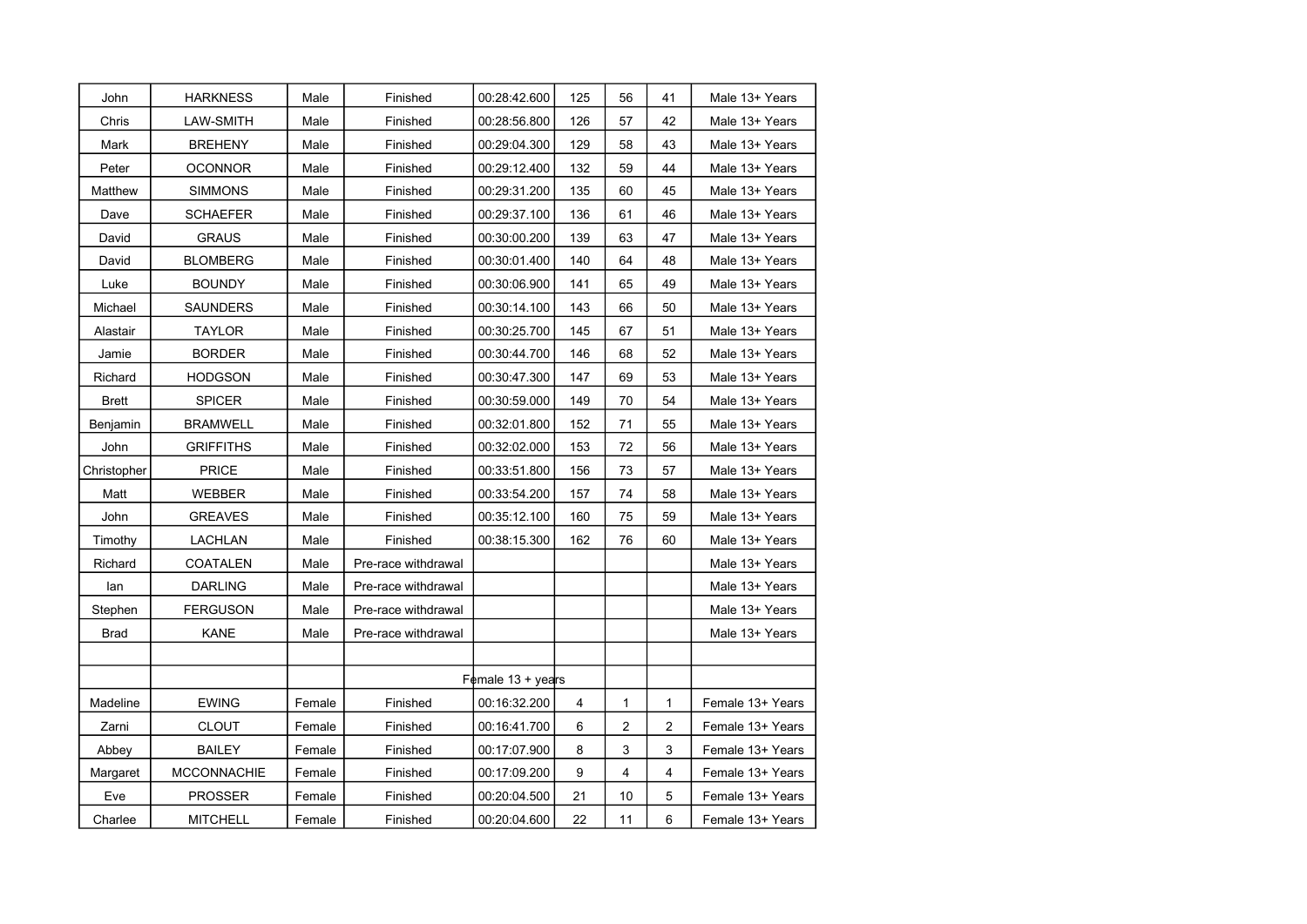| Tanya            | <b>BOHLMANN</b>  | Female | Finished | 00:20:08.000 | 23  | 12 | $\overline{7}$ | Female 13+ Years |
|------------------|------------------|--------|----------|--------------|-----|----|----------------|------------------|
| Nicolette        | <b>MAXWELL</b>   | Female | Finished | 00:20:41.200 | 26  | 14 | 8              | Female 13+ Years |
| Amy              | <b>LIMBOURN</b>  | Female | Finished | 00:21:11.500 | 29  | 16 | 9              | Female 13+ Years |
| Phoebe           | <b>MCCUBBERY</b> | Female | Finished | 00:21:37.400 | 36  | 21 | 10             | Female 13+ Years |
| <b>Bridgette</b> | <b>PINNOCK</b>   | Female | Finished | 00:21:51.700 | 39  | 22 | 11             | Female 13+ Years |
| Zoe              | <b>HAWKINS</b>   | Female | Finished | 00:22:22.500 | 41  | 23 | 12             | Female 13+ Years |
| Fiona            | <b>BOND</b>      | Female | Finished | 00:22:41.700 | 42  | 24 | 13             | Female 13+ Years |
| Rozanne          | <b>GREEN</b>     | Female | Finished | 00:22:51.700 | 44  | 25 | 14             | Female 13+ Years |
| Michaela         | MACMAHON         | Female | Finished | 00:22:53.100 | 45  | 26 | 15             | Female 13+ Years |
| Zelda            | <b>SMITH</b>     | Female | Finished | 00:22:55.100 | 46  | 27 | 16             | Female 13+ Years |
| Lara             | CRANFIELD        | Female | Finished | 00:23:18.500 | 50  | 28 | 17             | Female 13+ Years |
| Sarah            | <b>THORNE</b>    | Female | Finished | 00:23:31.700 | 51  | 29 | 18             | Female 13+ Years |
| Lauren           | <b>WATERS</b>    | Female | Finished | 00:23:34.000 | 52  | 30 | 19             | Female 13+ Years |
| Elizabeth        | <b>LEITCH</b>    | Female | Finished | 00:23:43.300 | 54  | 31 | 20             | Female 13+ Years |
| Pam              | CHOMLEY          | Female | Finished | 00:24:00.400 | 58  | 32 | 21             | Female 13+ Years |
| Jade             | <b>HARKNESS</b>  | Female | Finished | 00:24:05.100 | 60  | 34 | 22             | Female 13+ Years |
| Ella             | <b>PRICE</b>     | Female | Finished | 00:25:03.000 | 67  | 35 | 23             | Female 13+ Years |
| Dearne           | <b>COOPER</b>    | Female | Finished | 00:25:09.400 | 70  | 36 | 24             | Female 13+ Years |
| Geraldine        | <b>THOMPSON</b>  | Female | Finished | 00:25:16.300 | 73  | 37 | 25             | Female 13+ Years |
| Annemaree        | CALLANDER        | Female | Finished | 00:25:32.100 | 77  | 39 | 26             | Female 13+ Years |
| Rosalie          | <b>STOLLERY</b>  | Female | Finished | 00:25:59.900 | 80  | 40 | 27             | Female 13+ Years |
| <b>Britt</b>     | <b>HARKNESS</b>  | Female | Finished | 00:26:01.900 | 81  | 41 | 28             | Female 13+ Years |
| Jenny            | <b>MOYNIHAN</b>  | Female | Finished | 00:26:05.900 | 82  | 42 | 29             | Female 13+ Years |
| Julie            | <b>WHITING</b>   | Female | Finished | 00:26:08.800 | 83  | 43 | 30             | Female 13+ Years |
| Kate             | <b>SMITH</b>     | Female | Finished | 00:26:31.300 | 93  | 44 | 31             | Female 13+ Years |
| Danielle         | <b>LOMAS</b>     | Female | Finished | 00:26:36.700 | 95  | 46 | 32             | Female 13+ Years |
| Julie            | <b>BLOMBERG</b>  | Female | Finished | 00:26:43.300 | 99  | 49 | 33             | Female 13+ Years |
| Kate             | <b>QUINN</b>     | Female | Finished | 00:26:50.300 | 102 | 50 | 34             | Female 13+ Years |
| Nicolette        | <b>SPICER</b>    | Female | Finished | 00:26:50.600 | 103 | 51 | 35             | Female 13+ Years |
| Elizabeth        | <b>HARTY</b>     | Female | Finished | 00:26:55.200 | 104 | 52 | 36             | Female 13+ Years |
| Libby            | <b>ADLER</b>     | Female | Finished | 00:26:57.100 | 105 | 53 | 37             | Female 13+ Years |
| Lynne            | <b>SIEBERT</b>   | Female | Finished | 00:27:19.600 | 108 | 54 | 38             | Female 13+ Years |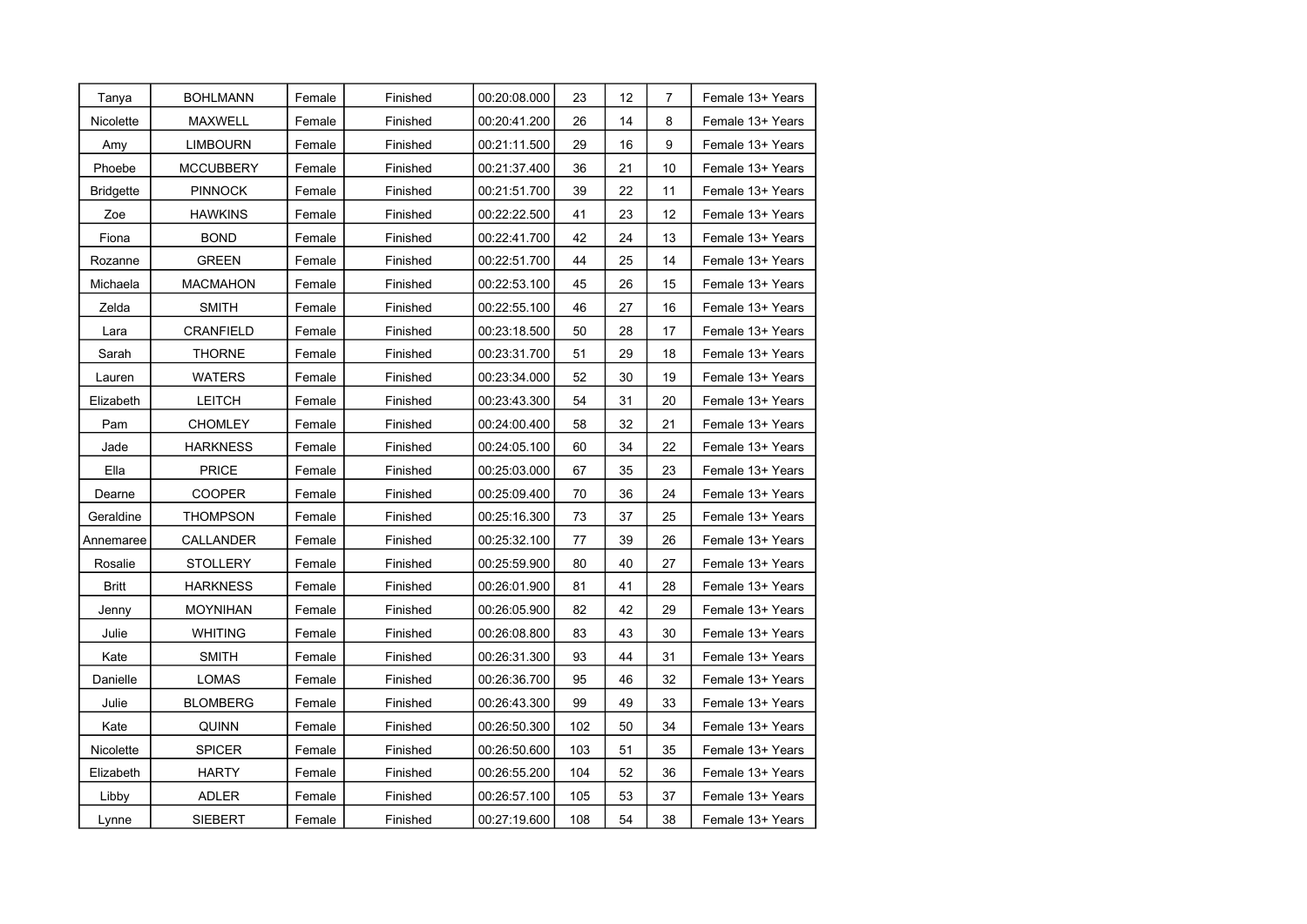| Lucy      | <b>PURCHAS</b>   | Female | Finished            | 00:27:24.800 | 109 | 55 | 39 | Female 13+ Years |
|-----------|------------------|--------|---------------------|--------------|-----|----|----|------------------|
| Kelly     | KASSEBAUM        | Female | Finished            | 00:27:26.400 | 110 | 56 | 40 | Female 13+ Years |
| Nicole    | <b>BIRD</b>      | Female | Finished            | 00:27:43.600 | 111 | 57 | 41 | Female 13+ Years |
| Elizabeth | <b>SINNEWE</b>   | Female | Finished            | 00:27:45.500 | 112 | 58 | 42 | Female 13+ Years |
| Sam       | <b>PRICE</b>     | Female | Finished            | 00:27:50.900 | 114 | 59 | 43 | Female 13+ Years |
| Jackie    | SULLIVAN         | Female | Finished            | 00:27:57.600 | 115 | 60 | 44 | Female 13+ Years |
| Kitty     | <b>DEANE</b>     | Female | Finished            | 00:27:58.000 | 116 | 61 | 45 | Female 13+ Years |
| Samantha  | <b>DALY</b>      | Female | Finished            | 00:27:59.300 | 117 | 62 | 46 | Female 13+ Years |
| Ilana     | <b>PRICE</b>     | Female | Finished            | 00:28:07.200 | 118 | 63 | 47 | Female 13+ Years |
| Sue       | PETRUSZKA        | Female | Finished            | 00:28:07.400 | 119 | 64 | 48 | Female 13+ Years |
| Nicole    | <b>WYRILL</b>    | Female | Finished            | 00:28:20.100 | 121 | 66 | 49 | Female 13+ Years |
| Rebecca   | VAN DER WAAL     | Female | Finished            | 00:28:40.900 | 122 | 67 | 50 | Female 13+ Years |
| Jo        | <b>JACKSON</b>   | Female | Finished            | 00:28:41.300 | 123 | 68 | 51 | Female 13+ Years |
| Sam       | <b>EDWARDS</b>   | Female | Finished            | 00:29:00.700 | 127 | 70 | 52 | Female 13+ Years |
| Emma      | <b>RODNEY</b>    | Female | Finished            | 00:29:00.900 | 128 | 71 | 53 | Female 13+ Years |
| Gemma     | <b>LINTON</b>    | Female | Finished            | 00:29:09.800 | 130 | 72 | 54 | Female 13+ Years |
| Nina      | <b>ESSEL</b>     | Female | Finished            | 00:29:10.300 | 131 | 73 | 55 | Female 13+ Years |
| Georgie   | TAYLOR           | Female | Finished            | 00:29:22.300 | 134 | 75 | 56 | Female 13+ Years |
| Jenny     | <b>SHIELS</b>    | Female | Finished            | 00:29:49.000 | 138 | 76 | 57 | Female 13+ Years |
| Pam       | <b>CHAMPAIN</b>  | Female | Finished            | 00:30:13.500 | 142 | 77 | 58 | Female 13+ Years |
| Mary      | <b>CREAGH</b>    | Female | Finished            | 00:30:21.100 | 144 | 78 | 59 | Female 13+ Years |
| Glenda    | <b>MCKECHNIE</b> | Female | Finished            | 00:30:49.000 | 148 | 79 | 60 | Female 13+ Years |
| Julie     | <b>DAVIS</b>     | Female | Finished            | 00:31:06.700 | 150 | 80 | 61 | Female 13+ Years |
| Jane      | <b>MUIR</b>      | Female | Finished            | 00:31:31.100 | 151 | 81 | 62 | Female 13+ Years |
| Suzanne   | <b>ARNOLD</b>    | Female | Finished            | 00:32:38.200 | 154 | 82 | 63 | Female 13+ Years |
| Carolyn   | <b>RUSSELL</b>   | Female | Finished            | 00:33:20.500 | 155 | 83 | 64 | Female 13+ Years |
| Melanie   | HOCKINGS         | Female | Finished            | 00:34:05.800 | 158 | 84 | 65 | Female 13+ Years |
| Heda      | <b>SHERAB</b>    | Female | Finished            | 00:34:57.800 | 159 | 85 | 66 | Female 13+ Years |
| Joyce     | <b>PANG</b>      | Female | Finished            | 00:36:15.700 | 161 | 86 | 67 | Female 13+ Years |
| Michele   | HEDGE            | Female | Finished            | 00:40:41.600 | 164 | 88 | 68 | Female 13+ Years |
| Libby     | <b>ALLAWAY</b>   | Female | Finished            | 00:40:41.900 | 165 | 89 | 69 | Female 13+ Years |
| Alexandra | <b>BABINCHAK</b> | Female | Pre-race withdrawal |              |     |    |    | Female 13+ Years |